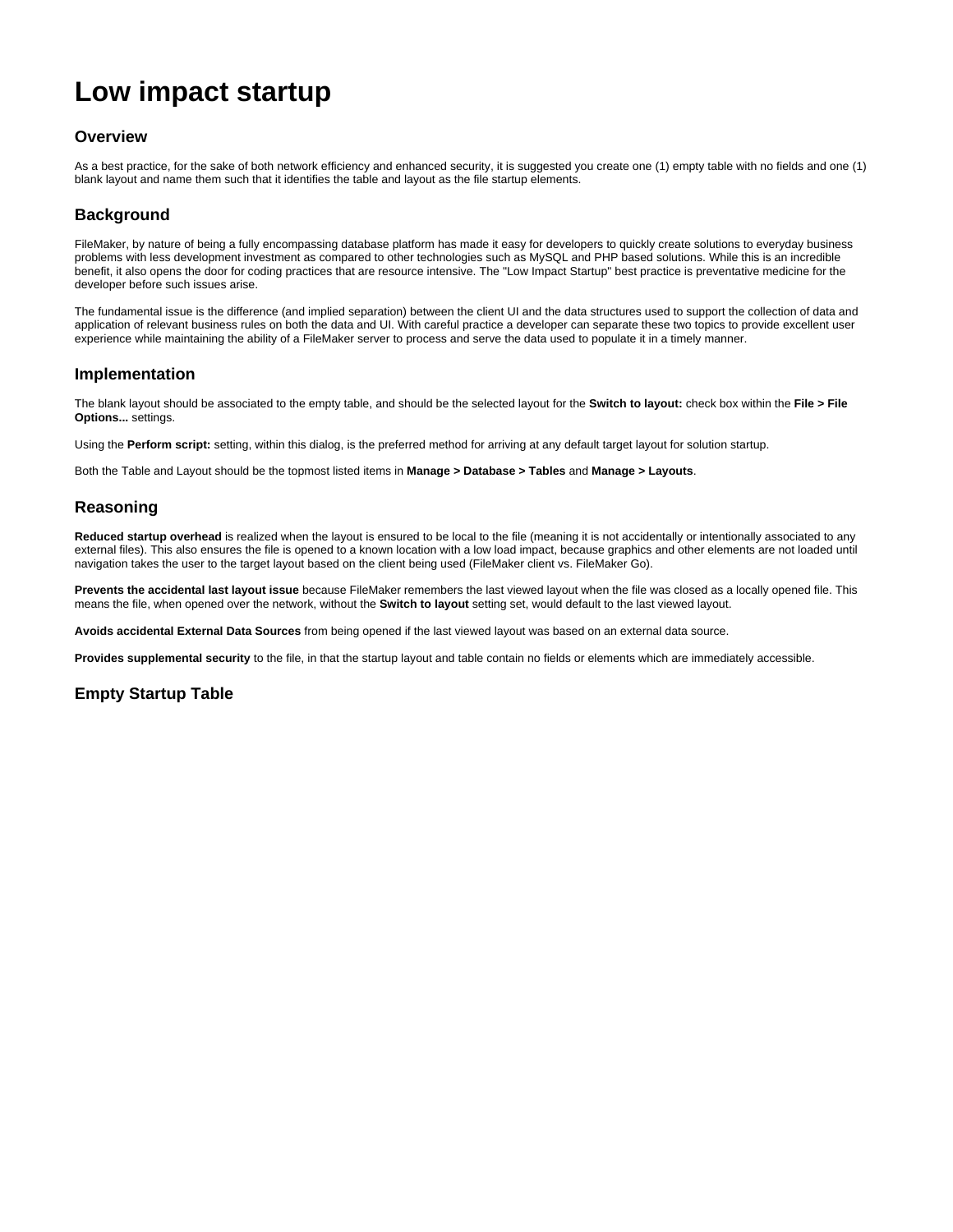|                               |                  | A table is a unique set of records and fields. A file can contain more than one table. |                             |
|-------------------------------|------------------|----------------------------------------------------------------------------------------|-----------------------------|
| 2 tables defined in this file |                  |                                                                                        | creation order<br>View by:  |
| <b>Table Name</b>             | Source           | <b>Details</b>                                                                         | <b>Occurrences in Graph</b> |
| $\div$ Startup                | <b>FileMaker</b> | 0 fields, 0 records                                                                    | @Startup                    |
| # Defaults                    | <b>FileMaker</b> | 7 fields, 0 records                                                                    | @Defaults                   |
|                               |                  |                                                                                        |                             |
|                               |                  |                                                                                        |                             |
|                               |                  |                                                                                        |                             |
|                               |                  |                                                                                        |                             |
|                               |                  |                                                                                        |                             |
|                               |                  |                                                                                        |                             |
|                               |                  |                                                                                        |                             |
|                               |                  |                                                                                        |                             |
|                               |                  |                                                                                        |                             |
|                               |                  |                                                                                        |                             |
|                               |                  |                                                                                        |                             |
|                               |                  |                                                                                        |                             |
|                               |                  |                                                                                        |                             |
| Table Name: Startup           |                  |                                                                                        | Delete                      |
|                               |                  |                                                                                        | Create<br>Change            |
|                               |                  |                                                                                        | Paste<br>Copy<br>Import     |
|                               |                  |                                                                                        |                             |

# **Blank Startup Layout**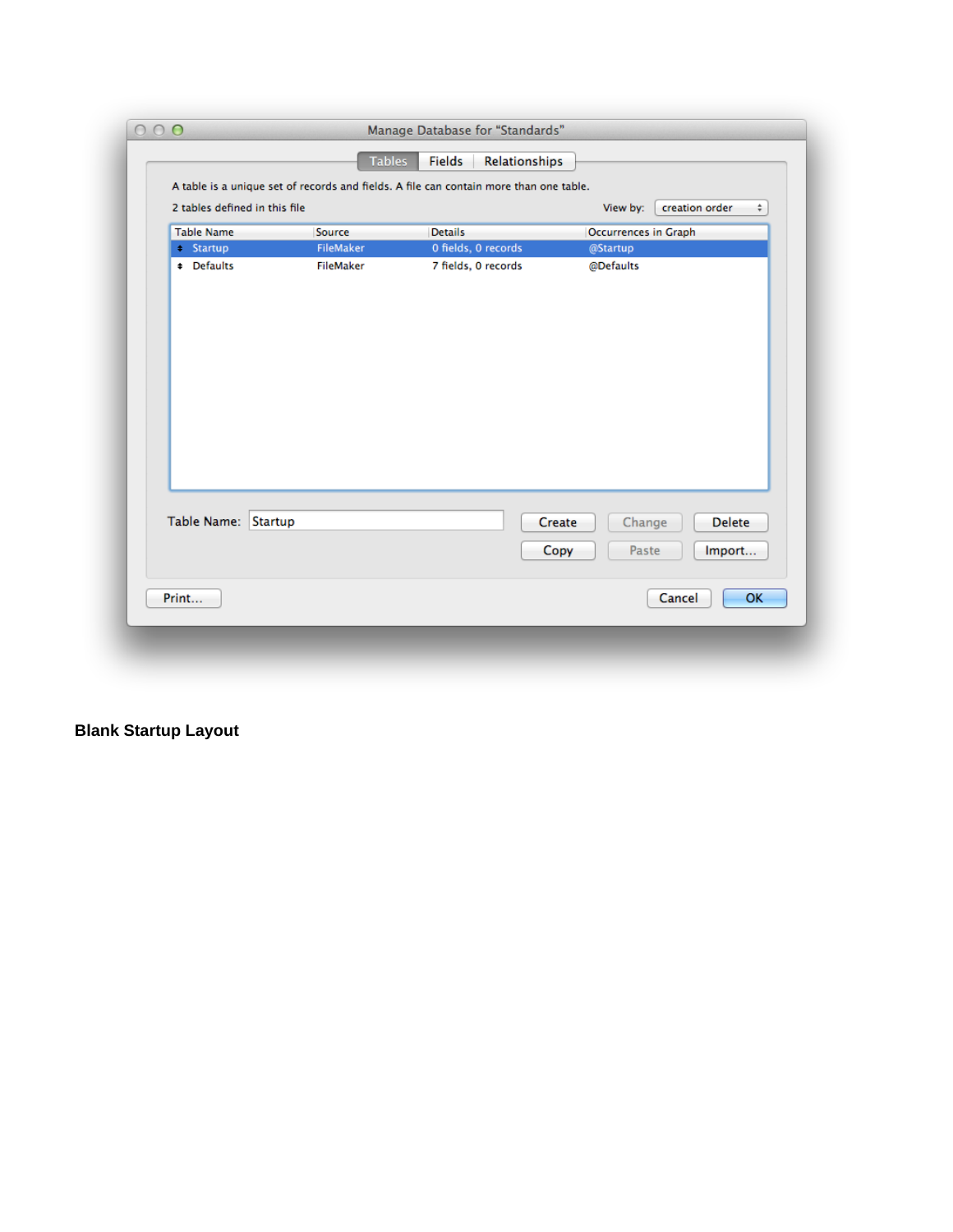| <b>Show All</b>                                                                                  | Q<br>÷                  |                |       |
|--------------------------------------------------------------------------------------------------|-------------------------|----------------|-------|
| Layout Name                                                                                      | <b>Associated Table</b> | Menu Set       |       |
| <b>Developer</b><br>▼<br>¢                                                                       |                         |                |       |
| <b>ED</b> @Startup<br>$\ddot{}$<br>۰                                                             | @Startup                | [File Default] |       |
| <b>※ @Defaults</b><br>\$<br>□                                                                    | @Defaults               | [File Default] |       |
| Localization<br>$\overline{\phantom{a}}$<br>\$                                                   |                         |                |       |
| <b>WE</b> English<br>\$                                                                          | @Startup                | [File Default] |       |
| <b>Application</b><br>‡<br>▼                                                                     |                         |                |       |
| Interface<br>\$                                                                                  | @Defaults               | [File Default] |       |
|                                                                                                  |                         |                |       |
| Include in layout menus                                                                          |                         |                |       |
| <b>Duplicate</b><br><b>E</b> r <sup>1</sup> New<br>$\mathscr{A}$ Edit<br>$\overline{\mathbf{v}}$ | Delete                  |                | lopen |

# **Startup Variables**

Using a simple text object on the Startup layout can optionally be used to load data into global variables. By utilizing FileMaker's conditional formatting on this text block, any number of global variables can be initialized. The biggest advantage to this implementation is centralized initialization of global variables - instead of potentially be spread across multiple startup subscripts. The conditional formatting code reads as follows.

EvaluationError ( Evaluate ( Self ) )

The text block is preferably situated in the right hand portion of the layout and anchored to the right. By providing a left based indent on the text block, a small portion of the text block should transverse the layout's right most boundary. This will ensure the evaluation of the conditional formatting.

See the [Standards Template File](https://filemakerstandards.org/display/bp/Standards+Template+File) for FileMaker 12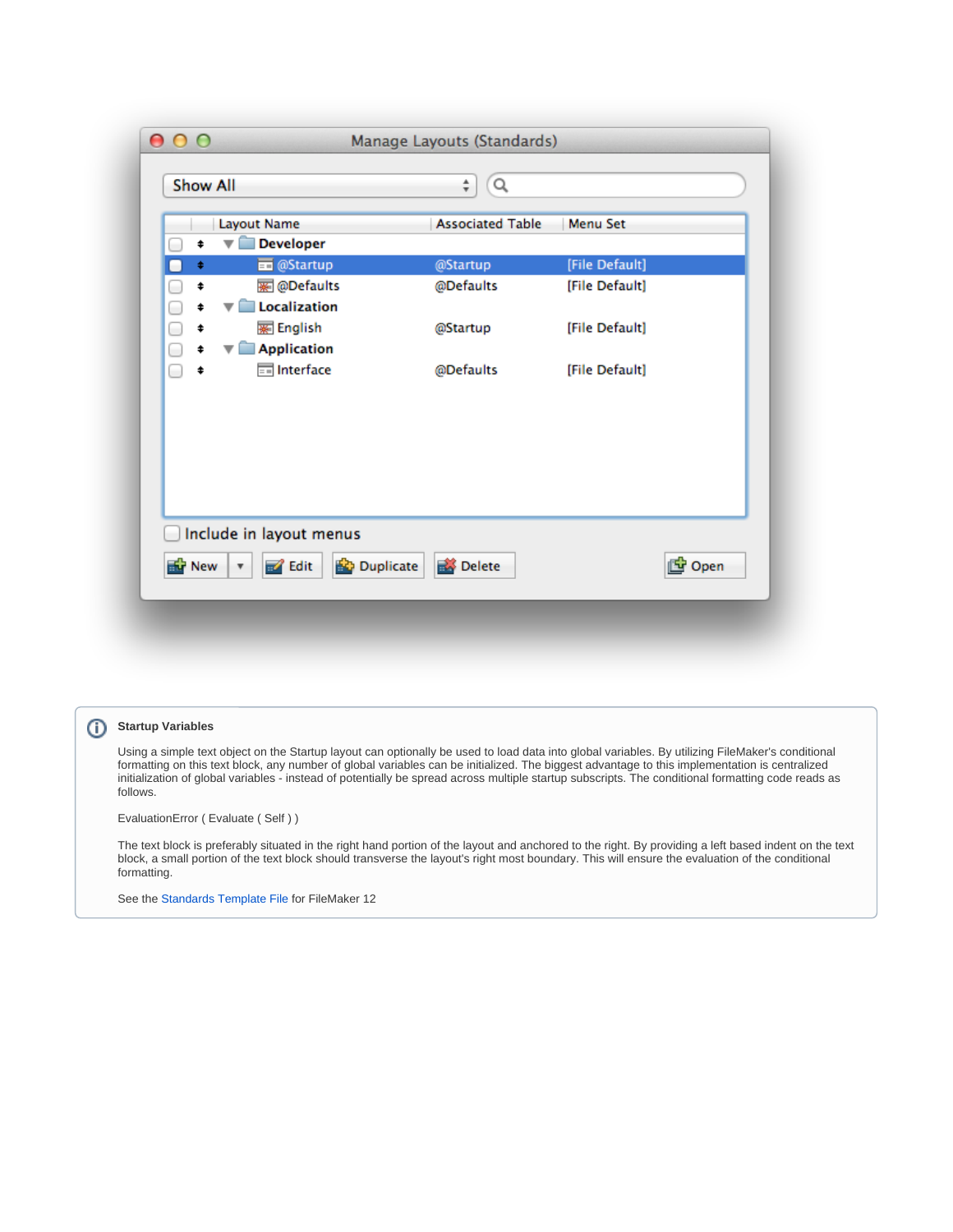| 000                                                                                          |                | <b>Standards</b>                                                                                                                                                                                                                                                                                                                                                                                                                                                                                                                                                                                         |
|----------------------------------------------------------------------------------------------|----------------|----------------------------------------------------------------------------------------------------------------------------------------------------------------------------------------------------------------------------------------------------------------------------------------------------------------------------------------------------------------------------------------------------------------------------------------------------------------------------------------------------------------------------------------------------------------------------------------------------------|
| <b>ATVOOOOGBBBB@QQ</b><br>論<br>$\overline{\bigotimes}$ $^{4}_{\text{Total}}$                 |                | 园.                                                                                                                                                                                                                                                                                                                                                                                                                                                                                                                                                                                                       |
| <b>Layout Tools</b><br>New Layout / Report<br>Layouts<br>Table: @Startup<br>Layout: @Startup |                | Manage<br>$\Box$ $\Box$ $\Theta$ $\Box$ $A$ a $\Box$<br>Revert Save Layout<br><b>Exit Layout</b>                                                                                                                                                                                                                                                                                                                                                                                                                                                                                                         |
| Loading                                                                                      | $\bullet$<br>п | $1**$<br>* GLOBAL FILE SETTINGS<br>* This file complies with http://filemakerstandards.grg<br>* Make language specific changes on the appropriate language layout * Toggle in and out of Browse mode to evaluate (using conditional formatting)<br>$*$ Red text = bad evaluation<br>$\star$ /<br>Let ( [<br>$11$ ---------------<br>\$\$FMP.VERSION.REQUIRED = 12.02;<br>$\Box$<br>$$SAPP. ISWINDOWS = Abs (Get(SystemPlatform)) = 2;$<br>$$SAPP. ISMOBILE = Get(SystemPlatform) = 3;$<br>$11$ ---------------<br>\$-=""]; // this last line simply allows you to put a semicolon on each line<br>False) |
|                                                                                              |                |                                                                                                                                                                                                                                                                                                                                                                                                                                                                                                                                                                                                          |
| $100 - 0 = 0$<br>Layout                                                                      |                |                                                                                                                                                                                                                                                                                                                                                                                                                                                                                                                                                                                                          |
|                                                                                              |                |                                                                                                                                                                                                                                                                                                                                                                                                                                                                                                                                                                                                          |

# **Startup File Options**

| Open                         | Spelling<br><b>Script Triggers</b><br>Text |
|------------------------------|--------------------------------------------|
| When opening this file.      |                                            |
| $\blacksquare$ Log in using: | ◯ Guest Account                            |
|                              | • Account Name and Password                |
| Account:                     | Admin                                      |
| Password:                    |                                            |
| Switch to layout:            | "@Startup"<br>Specify                      |
|                              |                                            |
|                              |                                            |
|                              |                                            |
|                              |                                            |
|                              |                                            |
|                              | <b>OK</b><br>Cancel                        |
|                              |                                            |